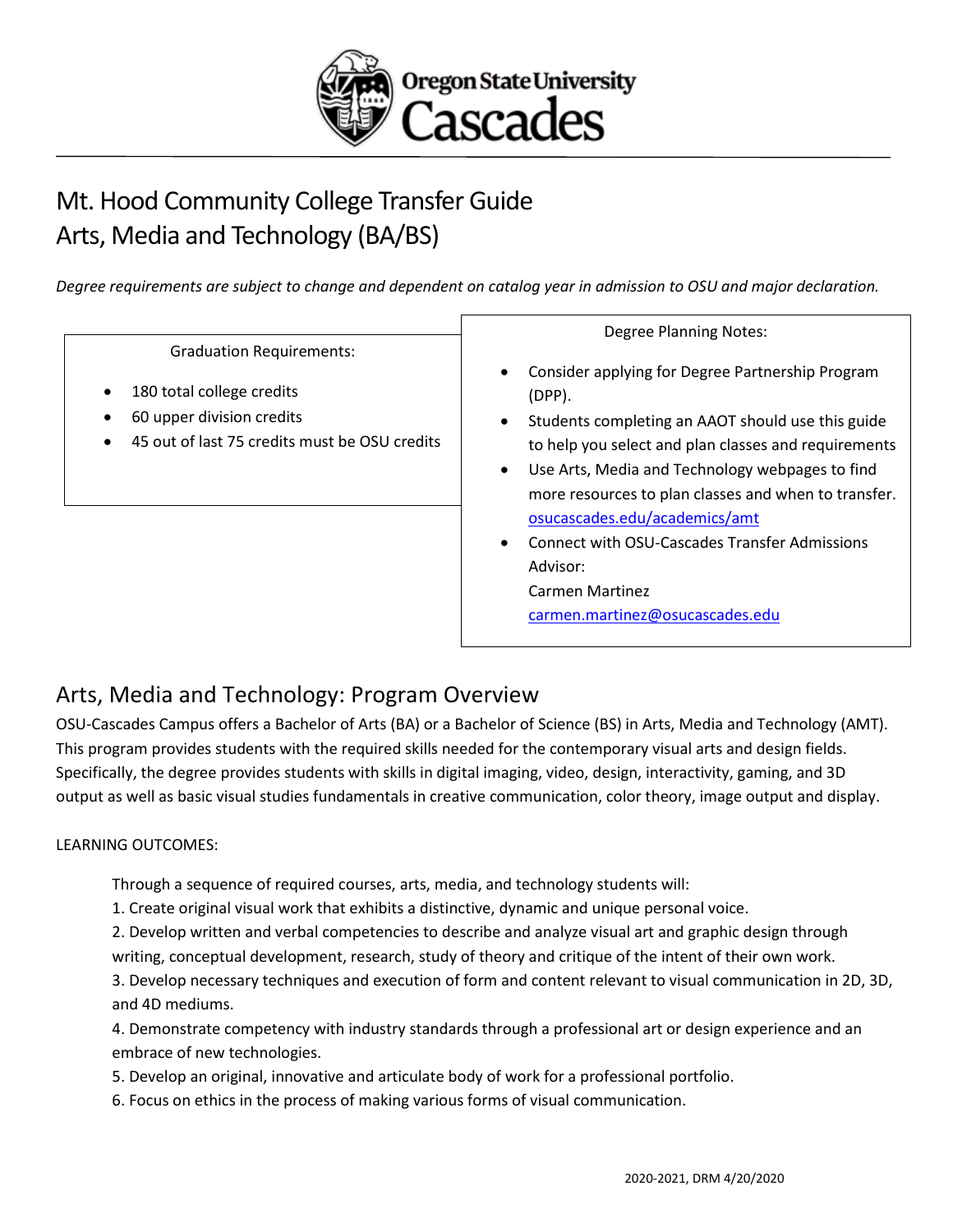#### Baccalaureate Core Requirements (Bacc Core)

Find the approved list of MHCC courses that complete Bacc Core at the following website: [admissions.oregonstate.edu/baccalaureate-core-course-equivalencies-mount-hood-community-college](https://admissions.oregonstate.edu/baccalaureate-core-course-equivalencies-mount-hood-community-college) An AAOT or ASOT-Business degree will complete all Skills and Perspectives courses in the Bacc Core.

| <b>Skills</b>                           | <b>Non-AAOT Track</b>                    | <b>AAOT track</b>     |
|-----------------------------------------|------------------------------------------|-----------------------|
| WR I                                    | WR 121 English Comp                      | AAOT completes        |
| WR II                                   | See MHCC Bacc Core guide                 | AAOT completes        |
| <b>SPEECH</b>                           | See MHCC Bacc Core guide                 | AAOT completes        |
| Health / Fitness                        | <b>PE 231</b>                            | AAOT completes        |
| Math                                    | MTH 105 or 111 (or higher)               | AAOT completes        |
| <b>Perspective</b>                      | no more than 2 from 1 department allowed |                       |
| <b>Physical Science</b>                 | See MHCC Bacc Core guide                 | <b>AAOT</b> completes |
| <b>Biological Science</b>               | See MHCC Bacc Core guide                 | AAOT completes        |
| Phys/Bio Science                        | See MHCC Bacc Core guide                 | AAOT completes        |
| Cultural Diversity (CD)                 | See MHCC Bacc Core guide                 | AAOT completes        |
| Western Culture (WC)                    | See MHCC Bacc Core guide                 | AAOT completes        |
| Difference, Power, Discrimination (DPD) | See MHCC Bacc Core guide                 | AAOT completes        |
| Social Processes + Institutions (SP)    | NMC 101 in major - double count          | AAOT completes        |
| Literature and Art (LA)                 | ART 211/101 in major - double count      | AAOT completes        |
| <b>Synthesis</b>                        |                                          |                       |
| Contemporary Global Issues (CGI)        | OSU Only                                 | OSU Only              |
| Science, Tech. and Society (STS)        | ART 367 in major - double count          | OSU Only              |

### College of Liberal Arts Core (CLA Core)

*Courses in CLA Core can double count with Bacc Core or Major (double count). However, they cannot triple count in 3 areas.*

| <b>CLA Core Requirement</b>  | MHCC Transfer Course Options (more courses may be approved by advisor)                        |
|------------------------------|-----------------------------------------------------------------------------------------------|
| Fine Arts (3-4 cr)           | ART 115 in Major - double count                                                               |
| Humanities (3-4 cr)          | ART 366 in Major (OSU only) double count                                                      |
| Non-Western Culture (3-4 cr) | ANTH 232, GEOG 214, HST 270, HST 271, HST 292, HST 293                                        |
| Social Science (3-4 cr)      | ANTH dept. courses, HST dept. courses, PS dept. courses, PSY dept. courses, SOC dept. courses |
| Additional CLA Core (3-4cr)  | ART 117 in Major - double count                                                               |

BA or BS Requirements - choose 1 *Courses used to satisfy the B.Sci. cannot double count in baccalaureate core requirements.* 

| <b>B.A. Requirements</b>                                                                      | <b>Notes</b>                                                                                      |
|-----------------------------------------------------------------------------------------------|---------------------------------------------------------------------------------------------------|
| Second year proficiency in a second language at the college level with C- grade<br>or better. | sample SPAN 101-203                                                                               |
| <b>B.S. Requirements</b>                                                                      |                                                                                                   |
| 1 computer science (CS) course approved by the student's advisor (3-4 cr)                     | CIS 100, CIS 120, CIS 215GA, CIS 125PS and more                                                   |
| <b>1 course</b> from the College of Science except math or statistics (3-4 credits)           | Courses must be from the following Science departments.<br>No lab required - BI, CH, GEOG, GS, PH |
| One of the following MTH/ST combination (2 courses):                                          |                                                                                                   |
| A. MTH 111 and 112 (8 credits)                                                                | MTH 243 and MTH 244 (ST 201 & 202 OSU) not allowed in                                             |
| B. MTH 111 and MTH 245 Math for Soc Sci OSU ONLY (8 credits)                                  | <b>B.Sci Math section.</b>                                                                        |
| C. MTH 241 or MTH245 or MTH251, and ST 351 OSU ONLY (8 credits).                              |                                                                                                   |
| D. MTH 211, 212, or 213 okay if taken on education track previously (8credits)                | Math in B.Sci section cannot double count in Bacc Core                                            |
| A. ST 351 and ST 352 (8 credits) OSU ONLY                                                     | Math.                                                                                             |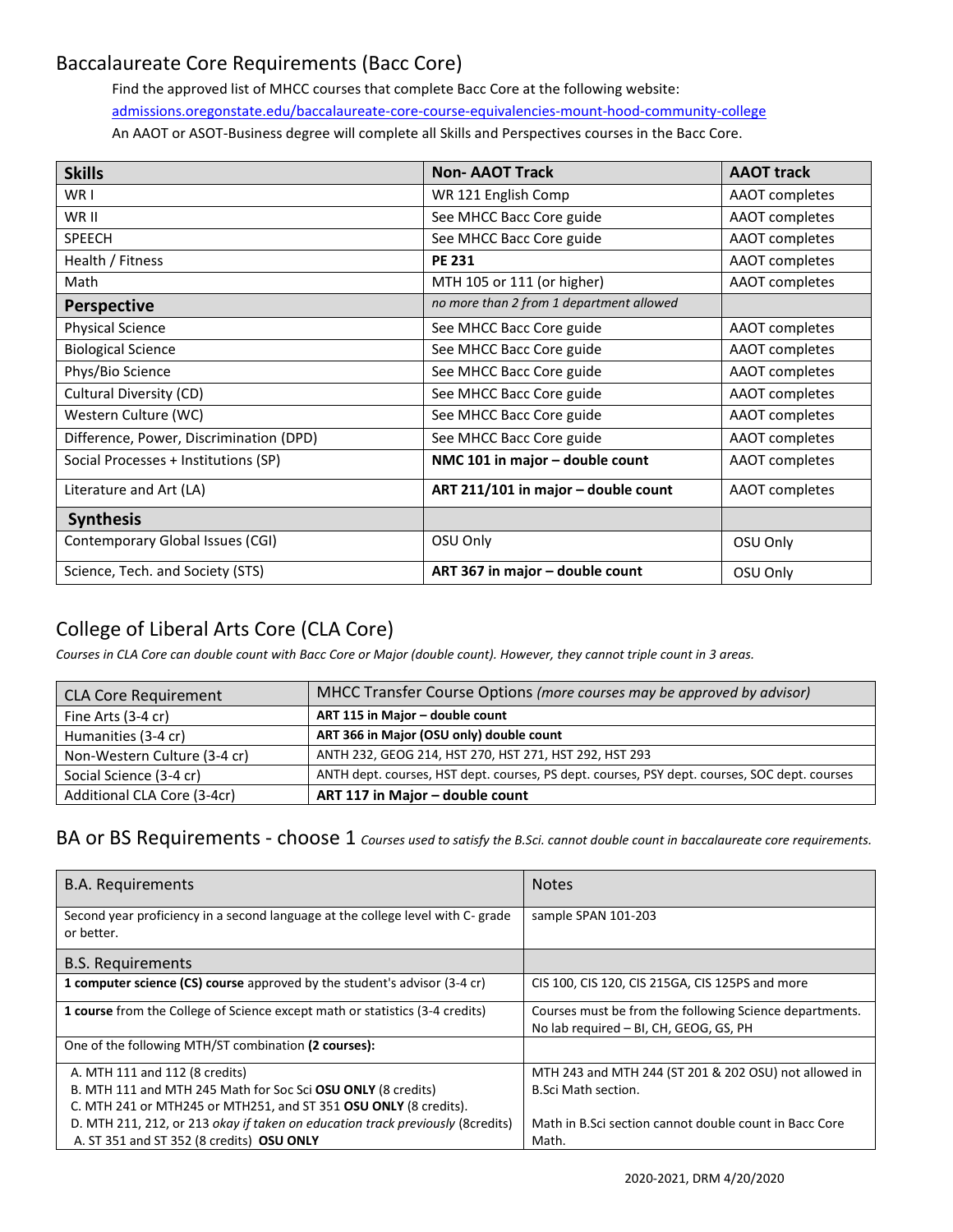# Arts, Media and Technology Major Requirements

*Classes can double count in Bacc Core, CLA Core or Major. A course cannot count in all 3 areas. If you have taken courses you believe should complete a major requirement you should petition for syllabus review with your OSU academic advisor.*

| <b>Major Requirement (OSU)</b>                 | <b>MHCC Approved Transfer Courses:</b> |
|------------------------------------------------|----------------------------------------|
| ART 101 (3) Intro to Visual Arts               | ART 211 Survey of Visual Arts          |
| ART 115 (4) 2-D Studio Core                    | ART 115 Basic Design I                 |
| ART 117 (4) 3-D Studio Core                    | ART 117 Basic Design II                |
| ART 121 (4) Computers in Art                   | OSU Only                               |
| ART 222 (4) Introduction to Time-Based Art     | OSU Only                               |
| ART 215 (4) Color in Visual Arts               | ART 116 Color in the Visual Arts       |
| ART 263 (4) Digital Photography                | OSU Only                               |
| ART 339 (3) Professional Practices for Artists | OSU Only                               |
| ART 349 (3) Video Art                          | OSU Only                               |
| ART 366 (3) Art History: Modern                | OSU Only                               |
| ART 367 (3) History of Design                  | OSU Only                               |
| ART 411 (3) Contemporary Issues in Art, WIC    | OSU Only                               |
| ART 422 (4) New Media: Interactive             | OSU Only                               |
| ART 451 (3) Intro to Arts Entrepreneurship     | OSU Only                               |
| GD 110 (4) Graphic Design Tech and Techniques  | OSU Only                               |
| GD 210 (4) Graphic Design 1                    | OSU Only                               |
| GD 310 (4) Graphic Design 2                    | OSU Only                               |
| GD 330 (3) Design & Sustainability             | OSU Only                               |
| GD 440 (3) Design Research Projects            | OSU Only                               |
| NMC 101 (3) Intro to NMC                       | OSU Only                               |
| NMC 351 (4) New Media Visualization            | OSU Only                               |
| NMC 484 (4) New Media Animation                | OSU Only                               |
| ART 403 (4) Thesis                             | OSU Only                               |
| ART 410 (4) Internship or ART 406 (4) Projects | OSU Only                               |

*Transfer students who believe they have completed a course that should substitute for a major requirement will work with their OSU advisor once admitted for syllabus evaluation and substitution petition.*